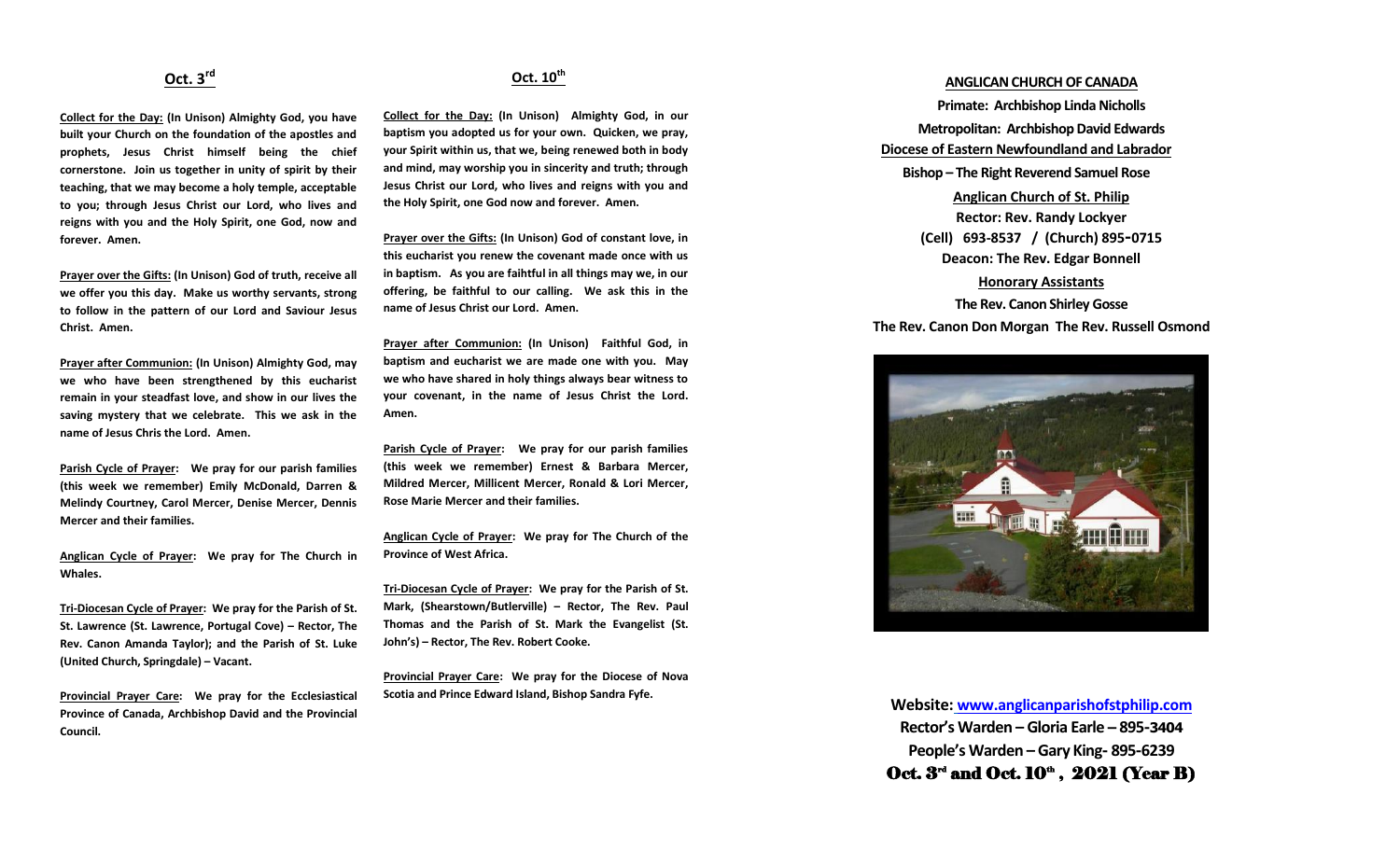#### *A WARM WELCOME IS EXTENDED TO ALL OUR PARISHIONERS AND VISITORS WHO ARE WITH US TODAY. WE HOPE THAT GOD WILL BLESS US AS WE WORSHIP HIM HERE TOGETHER AT ST. PHILIP'S CHURCH.*

**From the Rector's desk**: As I reflect today (September  $30<sup>th</sup>$ ), I realize that in about 10 days we will once more be celebrating Harvest Thanksgiving in our nation. Traditionally this is a time when we pause collectively to give God thanks for all our blessings in life. As a nation consumed with maneuvering this global pandemic we have found ourselves in for the past 19 months, giving thanks might not be weighing heavily on our minds as it once did. It is not that we are any less thankful but rather our time and energy is consumed with anxiety and worry, especially as we try to stay safe and keep our families and communities safe as well. After all these months we can understand if some are worn down, tired and even depressed. It has been an emotional rollercoaster as we go from optimism when Covid and its variants are almost non-existent in our province, to disappointment when we see outbreaks of it in areas of the province, as we saw in the past couple of weeks in Central Newfoundland. We also had our 8<sup>th</sup> death from Covid from this outbreak. We have become so totally immersed in this pandemic environment that we keenly feel the pain and sorrow of those who suffer from this virus. That is a good thing because we are called to help carry one another's burdens, to feel one another's pain and sorrow; that is one of the marks of Christians living in community. I have no doubt that prayer and support of others, even those we have never met, have made an indelible and positive mark on the world in these times. We are very thankful to those who lift us up in prayer, the world has never needed more prayer warriors than now.

So, as we approach Thanksgiving Day this year, what will we be giving thanks for? Here in the parish of St. Philip's I am very thankful that in the past year, and more especially in the past few months, we have been able to slowly and very carefully begin to rebuild our parish and community life. It was around the time of Thanksgiving last year (2020) that we were able to reopen our church building to indoor worship after a period of about 7 months of closure. We are thankful that, by strictly following the protocols set down for us by our Chief Medical Officer, and our Diocesan Covid-19 Task Force, we have been able to come together as a parish family to worship together, to break bread together and support one another in unusual times and circumstances. I realize that not everyone has returned to in-church worship yet, and I pray that in time they will feel safe enough to do so. It is perhaps

the biggest reason I still continue to live-stream the 10:30 am worship each week on Facebook.

Being "thankful" is at the very heart of the Gospel and Christian living. I love this scripture verse from 1 Thessalonians 5:16-18 *Rejoice always, pray continually, give thanks in all circumstances; for this is God's will for you in Christ Jesus.* I realize this is the ideal and may be much harder to do than to say, especially in the last 19 months. When Paul wrote this to the Thessalonians he was sending them a letter of encouragement in the midst of a very difficult time to be a new Christian in an anti-Christian society. To be a Christian in that place at that time was very dangerous and deadly. Whatever circumstance we might find ourselves in at the present moment this scripture verse is still relevant and timely. Another lovely verse I think of for thanksgiving is from Paul's letter to the Philippians 4:4-7 *Rejoice in the Lord always. I will say it again: Rejoice! Let your gentleness be evident to all. The Lord is near. Do not be anxious about anything, but in every situation, by prayer and petition, with thanksgiving, present your requests to God. And the peace of God, which transcends all understanding, will guard your hearts and your minds in Christ Jesus.* I think it has meant much to us all in these pandemic times to be reminded that no matter the darkness, no matter the fear, despair and anxiety, God has been present to us and our steadfast faith has been key to getting to where we are now. The acts of kindness by others, even strangers, the compassion and care shown by our healthcare workers, the willingness of others to put themselves at risk to serve us, from our doctors and nurses to the worker checking us in at the grocery store, have been exemplary. That's what we need to celebrate this Thanksgiving, that the Lord has been near indeed. Not only in spirit but also in the hearts, hands and feet of those who have worked very hard to keep us safe and well. We often hear the words that on earth God has no heart, mind, eyes, ears, hands and feet except in us. I think we have seen and experienced that over and over again in this pandemic. I invite you on October  $11<sup>th</sup>$  to pause for a moment or two just to thank God and to ask God to bless those who have served us so faithfully and so well for so long.

 *Rev. Randy*

#### **Computer Literacy Program for Seniors**

Do you find computers confusing and a bit intimidating? If so, you are not alone—but help is on the way.

Starting September 28, seniors can learn the basics of using computers. This includes how to use Facebook to contact family and friends; how to search for information; how to avoid fraud online—and much more.

If this is of interest, then sign up today—no experience is required. You may register by calling St. Lawrence parish office at 895-2215. You also do not need a computer, because these will be provided. Best of all, the instruction is free.

Classes will take place once a week, for twelve weeks (on Tuesdays), at the St. Lawrence Parish Hall on Portugal Cove Road. Sessions will go from 10 am to noon, and snacks shall be provided. You do not have to attend all of the classes—but it's going to be fun, so you might want to!

This project is sponsored by the Portugal Cove-St. Philip's Lions, with instruction provided by the Community Services Council. Volunteers from the Lions will be present to assist.

\*\*\*\*\*\*\*\*\*\*\*\*\*\*\*\*\*\*\*\*\*\*\*\*\*\*\*\*\*\*\*\*

The Reverend Canon Amanda Taylor, B.A.; M.Div. (Hons.) The Parish of St. Lawrence, Portugal Cove Canon of Children, Youth and Ministry Vocations

(709) 895-2215 (O) (709) 763-3676 (Cell)

**The Ballicatter After-school program** still has openings for children that need this service. The pandemic has made it difficult for them to keep their numbers up, especially when so many parents were working from home. This program has been a tremendous benefit to our parish budget bringing in \$20,000 annually in rent. Please, if you know of any parents needing afterschool care for their children tell them about this great program we have right here in our parish centre.

# *Dismissal Song*

**Go now in peace; never be afraid. God will go with you each hour of every day.**

**Go now in faith, steadfast strong and true. Know he will guide you in all you do.**

**Go now in love and show you believe. Reach out to others so all the world can see.**

**God will be there watching from above. Go now in peace, in faith and in love.**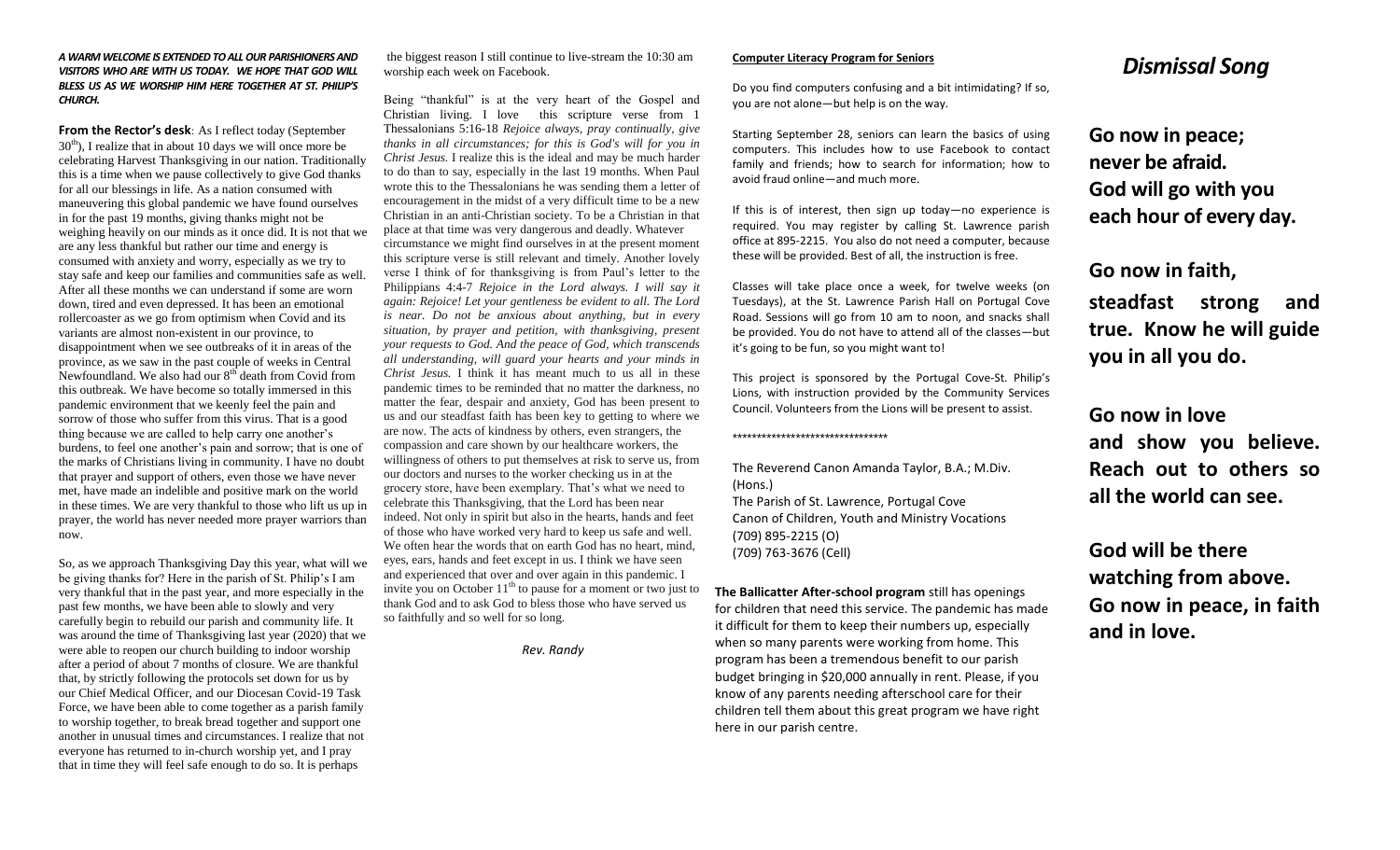### *NOTICES/MEMORABLE DATES*

**Pre-registration for worship** will no longer be required after **September 5th**. However, should we be aware of a possible Covid case of anyone that attended our service public notice will be issued.

**October 16th is** *World Food Day*! We are asking parishioners on that day to help us fill up our food boxes in the foyer with non-perishable food items. After Sunday, October  $17<sup>th</sup>$ , all items will be taken to the community Pop-Up Pantry, which operates from St. Lawrence's parish. Our food boxes are in the foyer all the time and we welcome donations of food weekly, but on that day we want to make it extra special.

**October 21st - Queen's College Convocation** will be held on Thursday, October 21<sup>st</sup> 7:30 pm at St. Mary's Church. The guest speaker will be our Primate, Archbishop Linda Nicholls. Rev. Randy will be robed and join the rest of the Corporation members in the procession. Please pray for those who will receive their degrees and certificates at the convocation.

**ACM takeout Jiggs dinner** will be held on Saturday,

October 23rd. We had hoped this year to make it a sit-down meal as part of our larger Harvest Thanksgiving, however, because we are still in a pandemic with many regulations around gathering and serving food, we decided to make it a takeout dinner. Tickets can be purchased from ACM members or from the parish office. The cost is \$20.00 per plate and must be purchased no later than Thursday, October  $21<sup>st</sup>$ . Dinners will be ready for pickup at 5:00 pm on the 23<sup>rd</sup>.

**October 24th will be designated Queen's College Appeal Sunday in our parish.** Envelopes will be available prior to this Sunday and we ask parishioners to place a special contribution for the work of the college in preparing men and women for both ordained and lay ministry.

### **Confirmation registration will be held on Sunday,**

**October 24th,** following the 10:30 am worship service. Rev. Randy will meet with the candidates and parents for about 15 minutes to complete the registration forms and to establish a startup date for classes. A date for the actual Confirmation service will likely be early in 2022.

**Christmas Tree of Remembrance official lighting** will take place on Wednesday, December  $15<sup>th</sup>$  at 7:00 pm. As before, we will assemble near the tree, the names of loved ones in

whose memory we light the tree will be read, a prayer offered, then the tree will be lit. It will remain lit until the end of the Christmas. Following the lighting hot chocolate and Timbits will be served in the Canon EB Cheeseman Parish Centre. All are welcome! If you would like to participate by submitting names of loved ones the forms are available in the foyer and can also be downloaded from the parish website.

**Updated diocesan Covid-19 protocols**. Currently the mandatory mask rule has been reinstated, and must be worn by everyone. We are still very much aware that there is Covid-19 in our province, so we must still be very cautious when we gather for worship. Masks must be worn when not sitting in the pews and when coming forward for Eucharist. We will still respect everyone's private space by maintaining distance also. We are encouraged by the high number of vaccinations in our province but we are still not quite where we would like to be in relaxing all the restrictions, especially in light of recent outbreaks of the virus in parts of the province.

**The Canon E.B. Cheeseman Parish Centre** is now available for rental for birthday parties, showers, etc. We will still need to exercise care and caution when using the parish centre, and we are not yet at a point where we can rent it out for maximum occupancy, as we must sill observe the rule of physical distancing. If anyone is interested in renting the Centre please contact Donna or Janice Spurrell and they will be able to inform you of the current rules around its use. These rules can change at any time based on direction from our Chief Medical Officer and/or our Diocesan Covid team.

Our parish website can be accessed now through a **QR Code**  (Quick Response Code). By scanning the code with your cell phone, tablet or some other compatible device you will immediately be taken to the parish website. We are also in the process of updating our website so it can be current. Here is the QR Code:



**If you would like to receive Rev. Randy's weekly email**  please provide your email address. Periodically, the Rector sends out emails to all those in the parish whose email he has on file. Please provide him with your email address by emailing him at [lockyerrandy@gmail.com.\](mailto:lockyerrandy@gmail.com./)

**Our Food Bank boxes** are still in the foyer and we welcome donations of non-perishable food items to be dropped into them. Once they are full we take them to the Pop-Up Pantry (food bank) at St. Lawrence's church.

**Who is an ACW member or an ACM member?** The short answer is, every woman of our parish is an ACW member and every man is an ACM member. We would love to get the numbers of active members up that attend regular meetings. Contrary to what some might think, it's not always about meetings and planning fundraisers, it is also about fun and fellowship together. We would love to see more of our ladies and gentlemen meeting together, getting to know one another better and growing our parish.

**Thank you to Canon Ed and Joyce for the donation of three white crosses in the cemetery.** These metal crosses have replaced wooden ones that mark three unknown gravesites behind but in the centre of the columbaria units. The crosses remind us that though these children of God are unknown to us, they are fully known by God and that once they lived among us. Canon Ed and Joyce paid for the materials and the crosses were made by Canon Ed's brother, Charles. We appreciate very much these grave markers and the spirit of respect and remembrance in which they were made and erected.

**ACW fundraiser this Fall** is selling tickets on a very large Christmas stocking that will be drawn for just before Christmas. Again, because of pandemic restrictions they are limited as to what they can do for fundraisers, so we ask for your generous support by purchasing tickets. Whoever wins the stocking will have a very big Christmas stocking filled with all kinds of items including gift cards, gift certificates, and so much more.

**Dawn Cheeseman** will be selling Christmas cards with the picture of St. Philip's church on them later. This is a fundraiser Dawn is doing on behalf of the ACW. She is in the process of designing the card and having them printed right now but they will soon be available for purchase. When they become available we will let everyone know.

**Hospital visitation is limited to only the appointed chaplain.**  Whenever any of our parishioners are admitted to hospital, parish clergy are prohibited from visiting because of Covid-19 guidelines. So please ask for the Anglican Chaplain, and, he will be most happy to visit you regularly during your hospital stay.

**Rev. Randy is available for prayer –** during this time of separation and isolation many people may be feeling lonely. If you would like prayer, please contact the office (895-0715) and Rev. Randy will pray with you on the phone.

**The 98.5 FM frequency is always in use** whenever we are gathered for worship. If our numbers inside exceed the permitted numbers, there is still the ability to listen to the service through your car radio while in the parking lot of the church.

**Parish Finances** is always a concern for us as we endeavor to keep up-to-date on our commitments. Last year (2020) turned out to be an excellent year for the parish financially, as all of you, parishioners of St. Philip's parish rallied to ensure the bills could be paid in the midst of the pandemic as our building was closed. We are very grateful for that, and, not many parishes in the diocese had this experience, and it happened here because of your faithfulness to God and your devotion to this parish. We are now coming to the end of the first quarter of 2021, and we want to remind everyone that the challenges of the global pandemic are still with us, our building continues to be closed down for inside worship and fundraising is non-existent at the moment. We ask everyone to be mindful of our situation and to help us keep up financially by being regular in your financial support of the parish. God bless you for all you do in the life of our parish.

**ANGLICAN ALLIANCE BIBLE STUDIES - FAITH IN THE TIME OF CORONAVIRUS.** As we continue to worship at home perhaps the following link will be useful to you. Go online and give it a look: [https://s3-eu-west-2.amazonaws.com/sqe-anglican/wp](https://s3-eu-west-2.amazonaws.com/sqe-anglican/wp-content/uploads/2020/04/22143718/COVID-19-Bible-studies-FINAL.pdf)[content/uploads/2020/04/22143718/COVID-19-Bible-studies-](https://s3-eu-west-2.amazonaws.com/sqe-anglican/wp-content/uploads/2020/04/22143718/COVID-19-Bible-studies-FINAL.pdf)[FINAL.pdf](https://s3-eu-west-2.amazonaws.com/sqe-anglican/wp-content/uploads/2020/04/22143718/COVID-19-Bible-studies-FINAL.pdf)